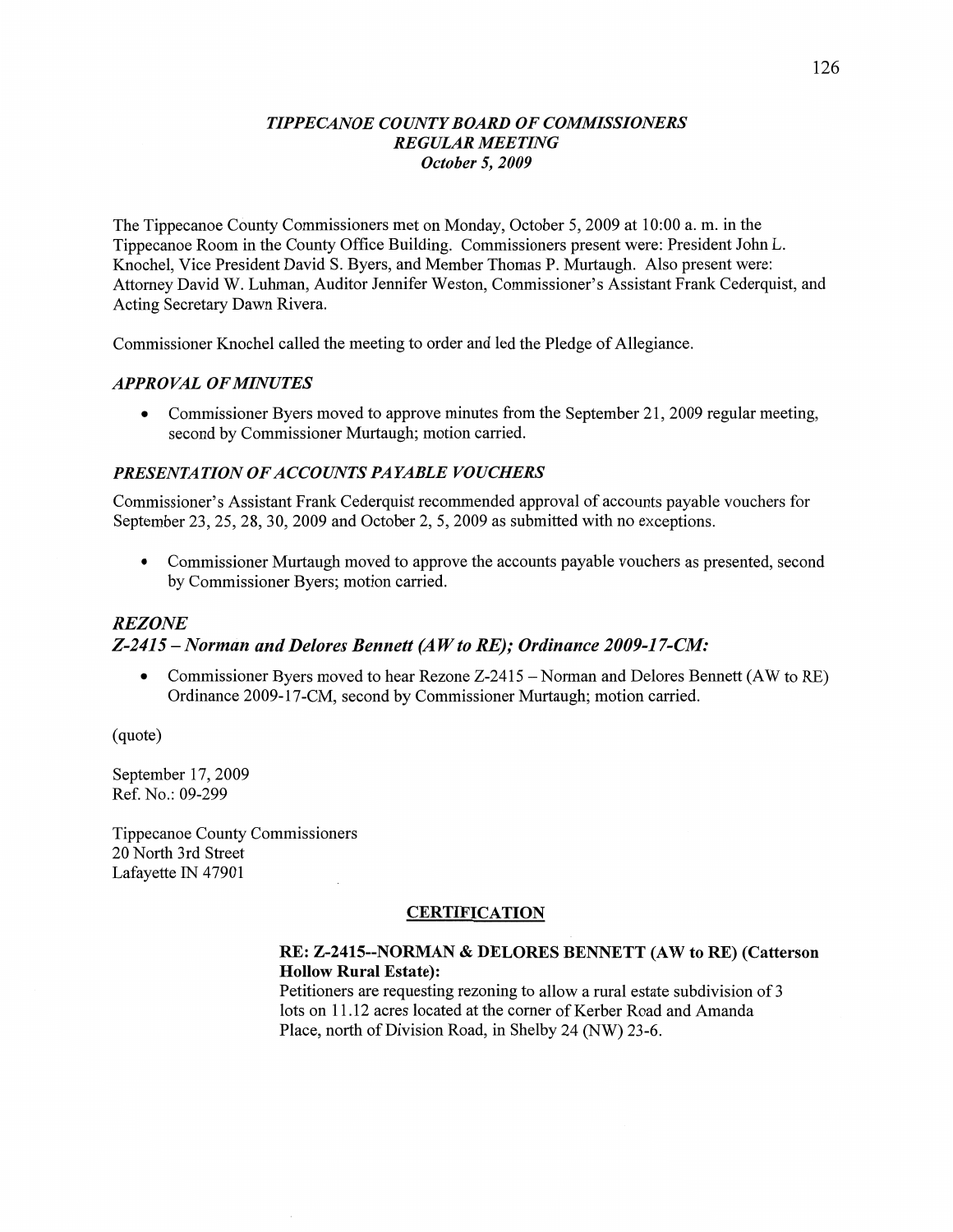Dear Commissioners:

As Secretary to the Area **Plan** Commission of Tippecanoe County, I do hereby certify **that** at a public hearing held on September 16, 2009 the Area Plan Commission of Tippecanoe County voted 11 yes *-* **0**  no on the motion to rezone the subject real estate from AW to RE. Therefore, the Area **Plan** Commission of Tippecanoe County recommends to the Tippecanoe County Commissioners that the proposed rezoning ordinance be APPROVED for the property described in the **attachment.** 

Public Notice has been given that **this** petition will be heard before the JURISDICTION at their October 5, 2009 regular meeting. Petitioners or **their** representatives **must** appear to present their case.

Sincerely,

Sallie Dell Fahey Executive Director

(unquote)

Attorney Pat Cunningham, representing the Bennett's, presented the board with an aerial photo of the property. He explained this parcel was the remaining acreage from a prior rural estate subdivision split, leaving the original **zoning.** In order to subdivide the property as part of the overall estate **planning,** an RE zone is required. Mr. Cunningham noted the steps necessary to meet the requirements of the requested re-zoning have been taken.

• Commissioner Byers moved to approve Rezone Z-2415 – Norman and Delores Bennett (AW to RE) Ordinance 2009-17-CM, second by Commissioner Murtaugh; **motion** carried.

**Auditor** Weston recorded the voté: Byers Yes Knochel Yes Murtaugh Yes

Ordinance 2009-17—CM passes 3-0.

## *HIGHWAY* **—** *Opal Kuhl*  SHL 503 **Culvert Replacement Project** — Bid Opening

Hunt Paving Co. \$152,571.50

George R. Harvey & Son, Inc. \$155,194.00

Fairfield Contractors \$127,l 16.00

F & K Construction \$156,467.00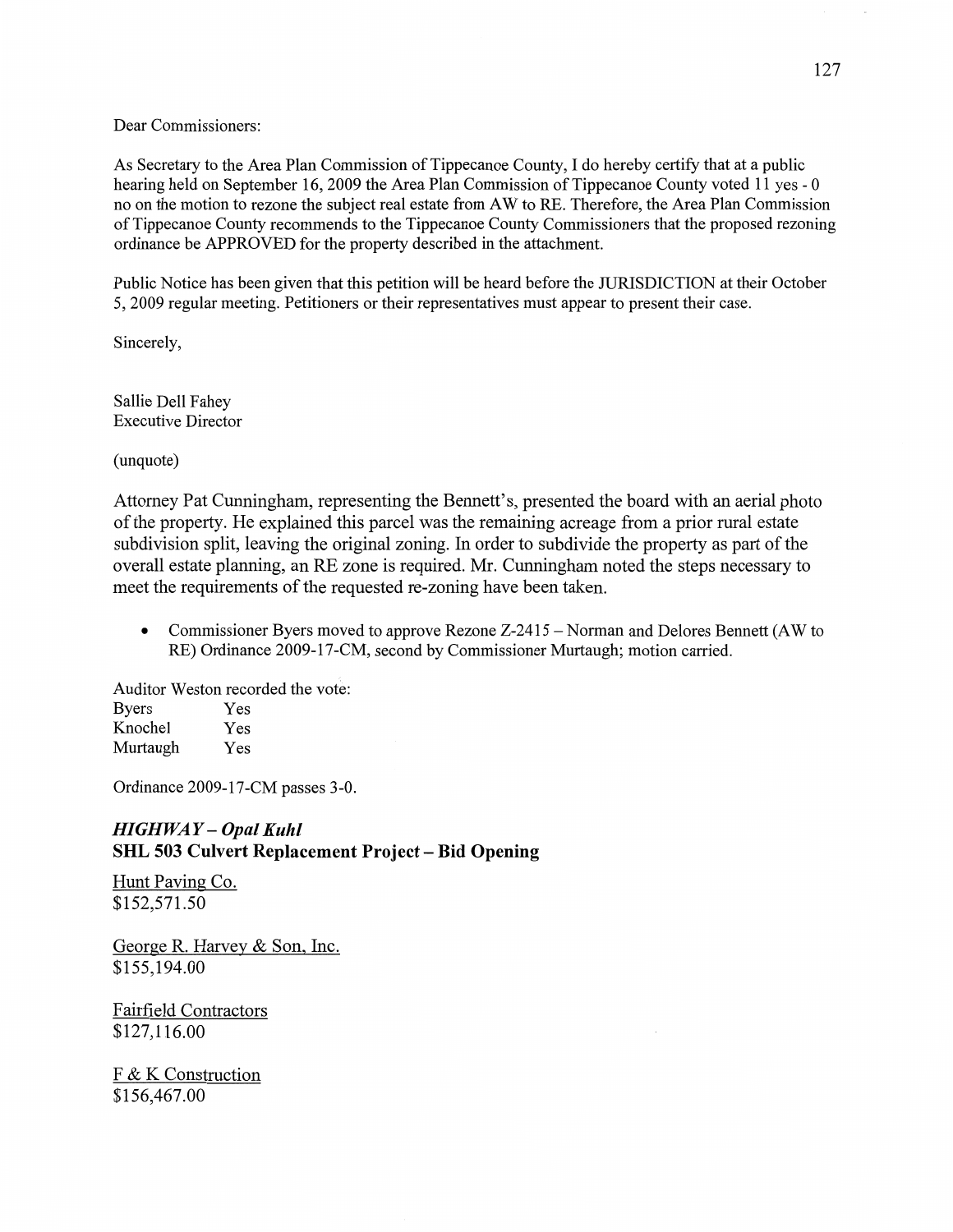Jack Isom Construction \$134,982.00

Milestone Construction. LLP \$172,783.65

Wirtz & Yates, Inc. \$145,303.30

> **0** Commissioner Byers moved to take the bids under advisement, second by Commissioner Murtaugh; motion carried.

# WAS 101 *Culvert Replacement Project* **—** Bid *Award*

Highway Director Opal Kuhl recommended the board accept the low bid for this project from Jack Isom Construction for \$124,964.50.

**<sup>0</sup>**Commissioner Murtaugh **moved** to accept the bid from Jack Isom Construction for \$124,964.50, second by Commissioner Byers; motion carried.

A Warranty Deed and Temporary Highway Easement Grant with Matthew F. and Julie M. Huser for Parcels #53 and #53A were presented for approval. The Warranty Deed is in the amount of \$4,000 and the Temporary Easement is \$90.

**0** Commissioner Murtaugh moved to approve the Warranty Deed and Temporary Easement for Parcels #53 and #53A, second by Commissioner Byers; motion carried.

A Continuation Certificate for Hack Excavating for work in the county right-of-way was presented. Ms. Kuhl explained certificates expire after one year; this is a renewal of a current certificate.

**0** Commissioner Byers moved to accept the Continuation Certificate from Hack Excavating, second by Commissioner Murtaugh; motion carried.

Director Kuhl submitted a Petition for Vacation of a Public Way in the town of Concord. Attorney Luhman stated a hearing date is needed to be set today that allows the petitioner ample time for publication of said hearing.

• Commissioner Murtaugh moved to set the public hearing for November 2, 2009 at 10:00, which is the first regular meeting in that month, second by Commissioner Byers; motion carried.

Ms. Kuhl presented three Utility Reimbursement Agreements for Bridge U209. This project is a federal aid project administered by Indiana Department of Transportation (INDOT). As such, INDOT procedures must be followed, resulting in these filings. The agreements are a City/County Utility Reimbursement, a Vectren Utility Reimbursement, and an INDOT Public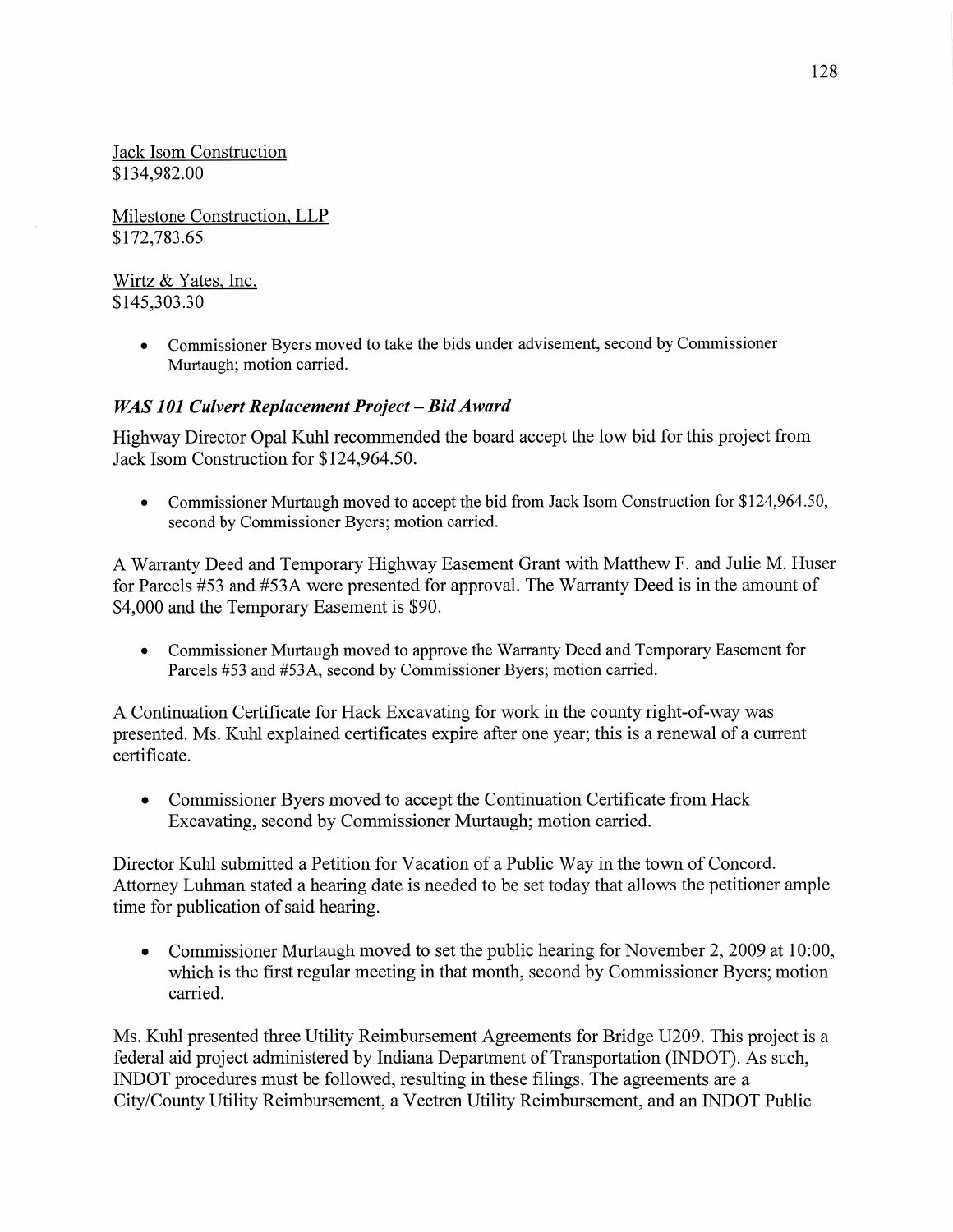Coordination Contract. These have been reviewed by the county attorney and all necessary paperwork from INDOT has been received.

**0** Commissioner Murtaugh moved to accept the agreements as presented, second by Commissioner Byers; motion passed.

**<sup>A</sup>**Warranty Deed, Temporary Highway Easement, Right of Entry Document, and a Settlement and Indemnity Agreement with Mr. Wei Zhou were presented for approval. The Warranty Deed is in the amount of \$9,480 and the Temporary Easement is \$50.

**0** Commissioner Murtaugh moved to accept the Warranty Deed, Temporary Easement, Right of Entry, and Settlement and Indemnity Agreement with Mr. Zhou as presented, second by Commissioner Byers; motion passed.

## *BUILDING COMMISSION* **—** Ken *Brown*

### Beverlv Adams Propertv Update

Building Inspector Ken Brown presented the board with current photos of the property showing the continuing deterioration and lack of security from entry. Attorney Jim Gothard, representing Ms. Adams, read a portion of a letter he received from the lawyer for Saxon Mortgage, the company holding the mortgage on the property. It states the attorney has not heard from Saxon regarding this matter and does not expect to anytime soon. Mr. Brown stated to demolish house would cost around \$10,000, which would cause another lien to be placed against the property in addition to the several other liens currently in place. Commissioner Byers asked Mr. Gothard if he felt an extension until the next meeting would provide enough time for **Saxon** to respond. Mr. Gothard said an extension is in everyone's best interest, although he doubted the mortgage company would enter the discussion in time. Commissioner Byers asked if it is possible to send someone from the county to secure the building in the interim; Mr. Brown said it is possible but he didn't know who could do so. Commissioner Knochel suggested moving forward with obtaining demolition quotes with a plan to delay the process if Mr. Gothard hears from Saxon Mortgage when the quotes are ready. Highway Director Kuhl volunteered to send someone from her department to secure the house.

**0** Commissioner Murtaugh moved to reinstate the action taken at the August 17, 2009 meeting, continuing the suspension of the \$5,000 fine, and direct the Building Commission to obtain demolition quotes, second by Commissioner Byers; motion carried.

### Robert Wallace Property Update

Building Inspector Ken Brown reported no progress has been made to this property **since** the Commissioners granted Mr. Wallace permission to move forward With repairs during the June 15, 2009 meeting. Mr. Brown explained the ordinance allows the building permit to be revoked if there is no action taken in six months. He has had no contact from the owner or contractor justifying the lack of progress. Commissioner Byers suggested sending a reminder notice to Mr. Wallace; Commissioner Murtaugh agreed. No motion taken.

### *GRANTS* — *Laurie Wilson*

Grant Coordinator Laurie Wilson asked permission to apply for a grant from the Indiana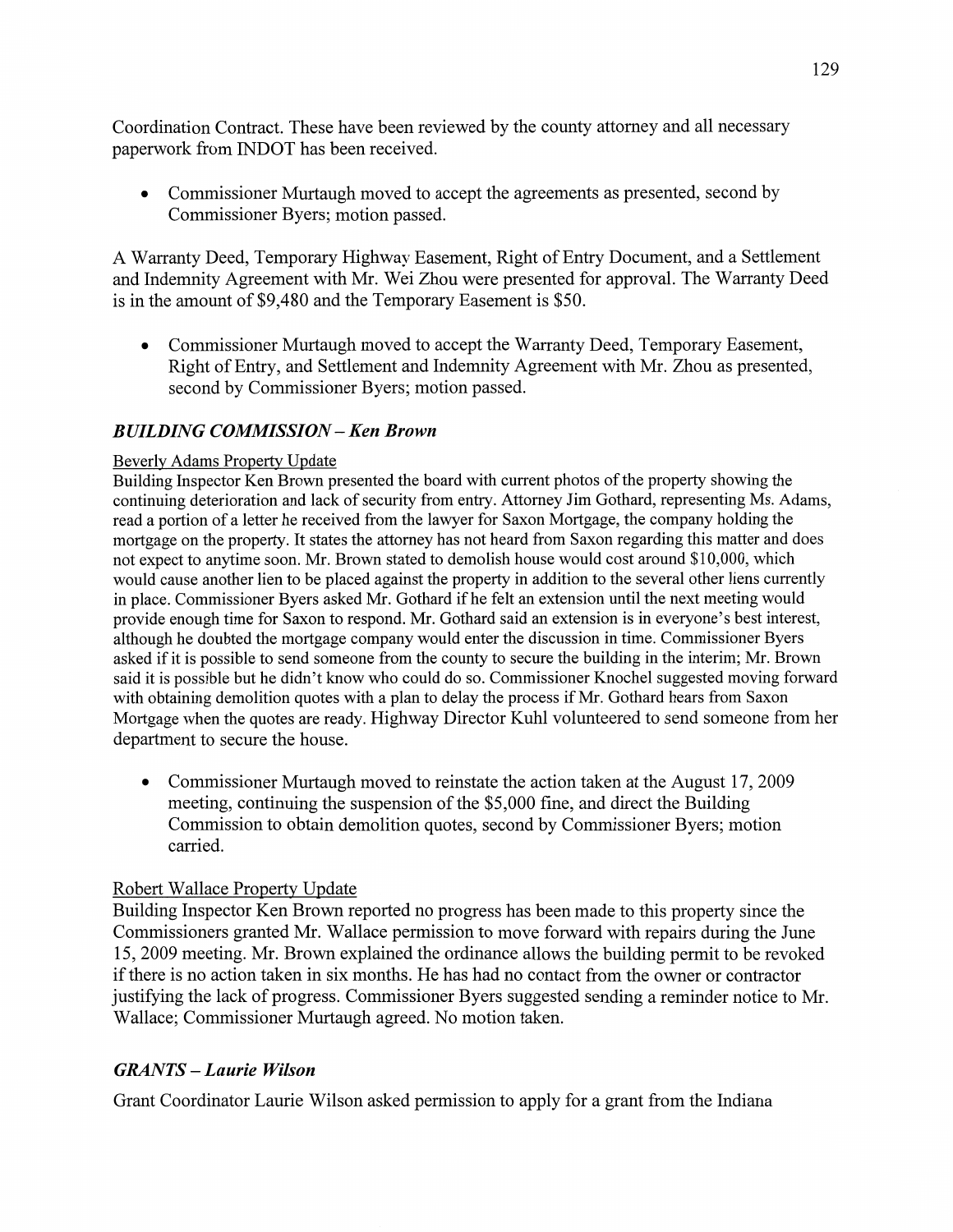Supreme Court for Court Appointed Special Advocate (CASA) in the amount of \$48,230. These funds would be used to support Children In Need of Special Services (CHINS) cases.

*0* Commissioner Muftaugh made a motion to grant **permission** to apply for the grant as stated, second from Commissioner Byers; motion passed.

Ms. **Wilson** asked **permission** to apply for a grant from the local Subaru of **Indiana** Automotive **(SIA)** Foundation for \$2,800. The **Sheriff** would use these **funds** to purchase a Hummingbird side-scan sonar device used to locate drowning victims.

**0** Commissioner Byers moved to grant permission to apply for the local SIA grant for \$2,800 as stated, second from Commissioner Byers; motion passed.

# *TRANSFER* OF *PROPERTIES T 0* THE *CITY* OF *LAFAYETTE*

1024 and 1102 Sycamore St, Lafayette *—* Attorney Luhman explained these properties were acquired by the county as part of the flood buy-out process and are located completely within the city of Lafayette. Resolutions 2009-20-CM and 2009-21-CM were passed previously to transfer the properties to the city; the City of Lafayette council has passed resolutions accepting them.

*0* Commissioner Murtaugh moved to transfer said properties to the City of Lafayette, second by Commissioner Byers; **motion** passed.

# *TREASURER* **—** Bob *Plantenga*

Attorney Dave Luhman specified the contract With Advanced Micro-Electronics dba The AME Group (AME) is for the processing of property tax bills paid by credit card **on-line.** The document states the county will provide **a** file of taxpayer billing information to AME for resale to limited **third** parties in exchange for the county using their service, allowing a 2.95% service fee to be paid by the taxpayer directly to AME at time of transaction. It was noted that this company is also referred to Certified IT, as displayed on the county website.

**0** Commissioner Murtaugh made a motion to approve the contract with advanced Micro-Electronics for on-line credit card processing, second by Commissioner Byers; **motion**  passed.

# *UNFINISHED BUSINESS*

Human Resources Coordinator Shirley **Mennen** presented the 2010 Holiday schedule for approval. It reflects the State schedule with the additions of the primary and general election days. President's Day will be moved to later in the year to also match the State schedule, leaving no holidays in February.

**0** Commissioner Byers moved to approve the 2010 Holiday schedule as presented, **second**  by Commissioner Murtaugh; motion carried.